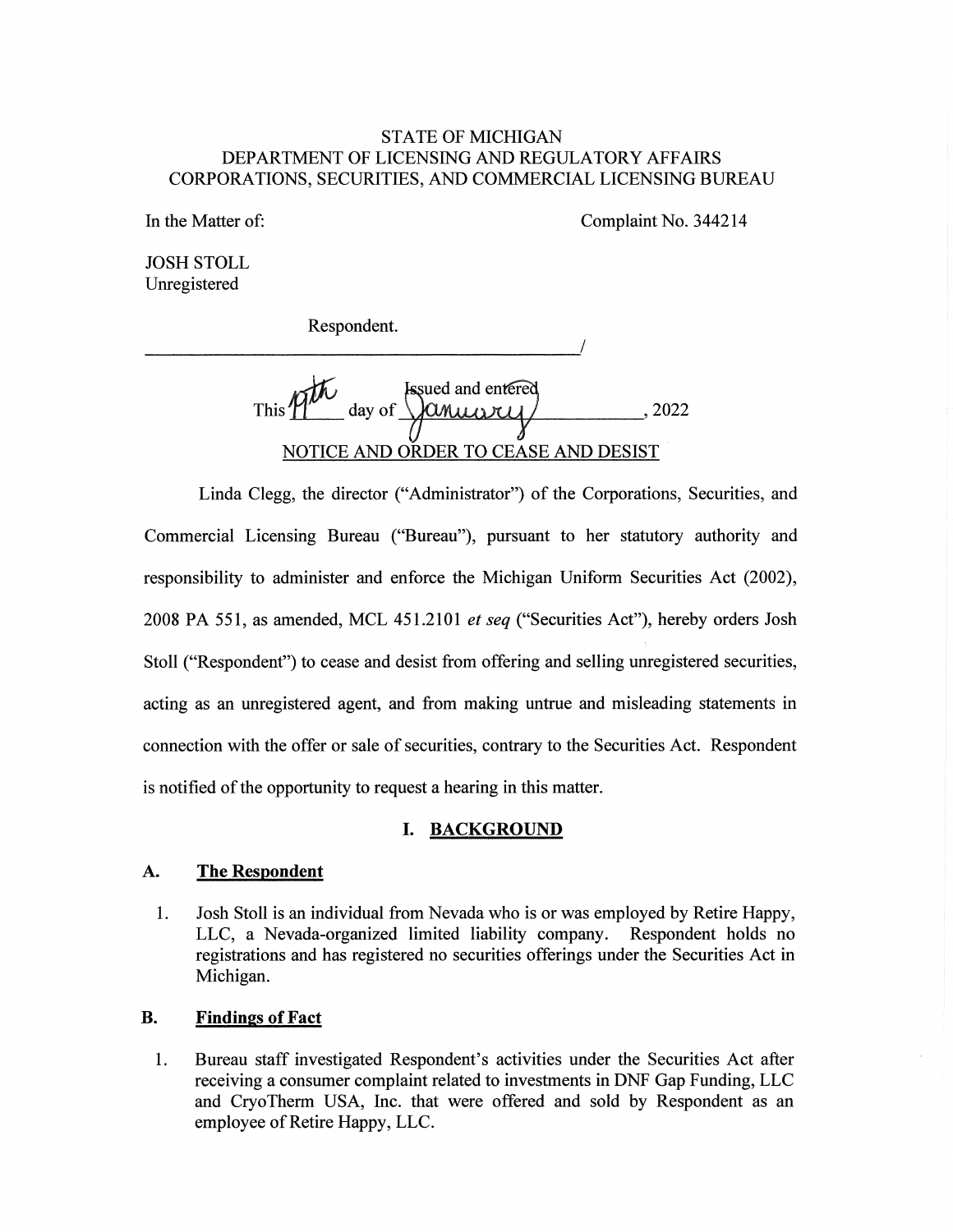- 2. The investigation developed evidence that Respondent, on behalf of unregistered broker-dealer Retire Happy, LLC<sup>1</sup>, sold a \$50,000 DNF Gap Funding, LLC promissory note investment and a \$50,000 CryoTherm USA, Inc. promissory note investment to a Michigan investor? The investments were not registered and none of Respondent, Retire Happy, LLC, or the issuers of the notes have identified a relevant exemption, exception, preemption, or exclusion justifying the failure to register the securities offerings.
- 3. The investigation developed evidence that the issuers employed or associated with Respondent and Retire Happy, LLC, paying them a commission for each sale of the issuers' securities to an investor. Respondent was not registered as an agent under the Securities Act. None of Respondent, Retire Happy, LLC, or the issuers of the notes have identified a relevant exemption, exception, preemption, or exclusion justifying the failures to register.
- 4. The investigation developed evidence that Respondent on behalf of Retire Happy, LLC cold-called the Michigan investor and represented that investments with the issuers would each pay a 10% annual return, that the notes were guaranteed not to lose money, and that the notes were safer than the stock market. Based on these assurances, the Michigan investor purchased two promissory notes, one from DNF Gap Funding, LLC and one from CryoTherm USA, Inc. To date, the investor's principal investments have not been repaid despite the notes maturing and the assurances from Respondent and Retire Happy, LLC that the investments were safe and guaranteed.

#### II. RELEVANT STATUTORY PROVISIONS

1. Section 301 of the Securities Act, MCL 451.2301, states:

A person shall not offer or sell a security in this state unless 1 or more of the following are met:

(a) The security is a federal covered security.

(b) The security, transaction, or offer is exempted from registration under section 201 to 203.

(c) The security is registered under this act.

<sup>&</sup>lt;sup>1</sup> The Bureau is issuing a Notice and Order to Cease and Desist to Retire Happy, LLC concurrent with the issuance of this Notice and Order to Cease and Desist.

<sup>2</sup> The Bureau is issuing a Notice and Order to Cease and Desist to each of DNF Gap Funding, LLC and CryoTherm USA, Inc. concurrent with the issuance of this Notice and Order to Cease and Desist.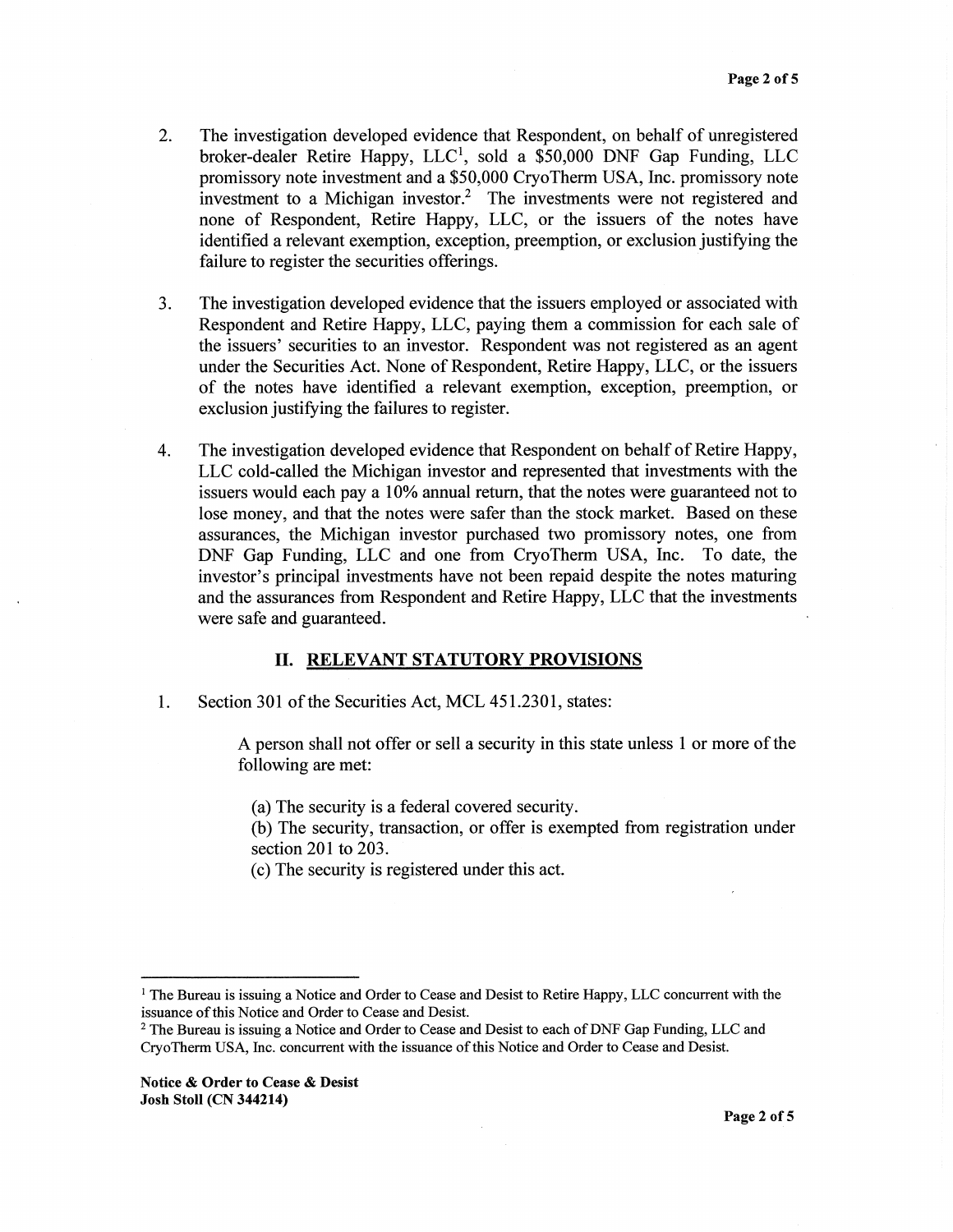2. Section 402(1) of the Securities Act, MCL 451.2402(1), states:

An individual shall not transact business in this state as an agent unless the individual is registered under this act as an agent or is exempt from registration as an agent under subsection (2).

3. Section 501 of the Securities Act, MCL 451.2501, states:

It is unlawful for a person, in connection with the offer, sale, or purchase of a security or the organization or operation of a Michigan investment market under article 4A, to directly or indirectly do any of the following:

(a) Employ a device, scheme, or artifice to defraud.

(b) Make an untrue statement of a material fact or omit to state a material fact necessary in order to make the statements made, in the light of the circumstances under which they were made, not misleading.

(c) Engage in an act, practice, or course of business that operates or would operate as a fraud or deceit on another person.

4. Section 503(1) of the Securities Act, MCL 451.2503(1), states:

In a civil action or administrative proceeding under this act, a person claiming an exemption, exception, preemption, or exclusion has the burden to prove the applicability of the exemption, exception, preemption, or exclusion.

#### III. CONCLUSIONS OF LAW

- 1. Respondent Josh Stoll on behalf of Retire Happy, LLC offered and sold promissory note securities issued by DNF Gap Funding, LLC and CryoTherm USA, Inc. to a Michigan resident. The securities were not federal covered, exempt from registration, or registered, in violation of section 301 of the Securities Act, MCL 451.2301.
- 2. Respondent Josh Stoll on behalf of Retire Happy, LLC acted as an unregistered agent and has not identified a relevant exemption, exception, preemption, or exclusion justifying the failure to register, in violation of section 402(1) of the Securities Act, MCL 451.2402(1).
- 3. Respondent Josh Stoll on behalf of Retire Happy, LLC made untrue statements of materials fact and omitted to make statements necessary to make other statements made not misleading in connection with the offer or sale of securities when he represented to a Michigan investor that the investor's investments with DNF Gap Funding, LLC and CryoTherm USA, Inc. were guaranteed when that was untrue,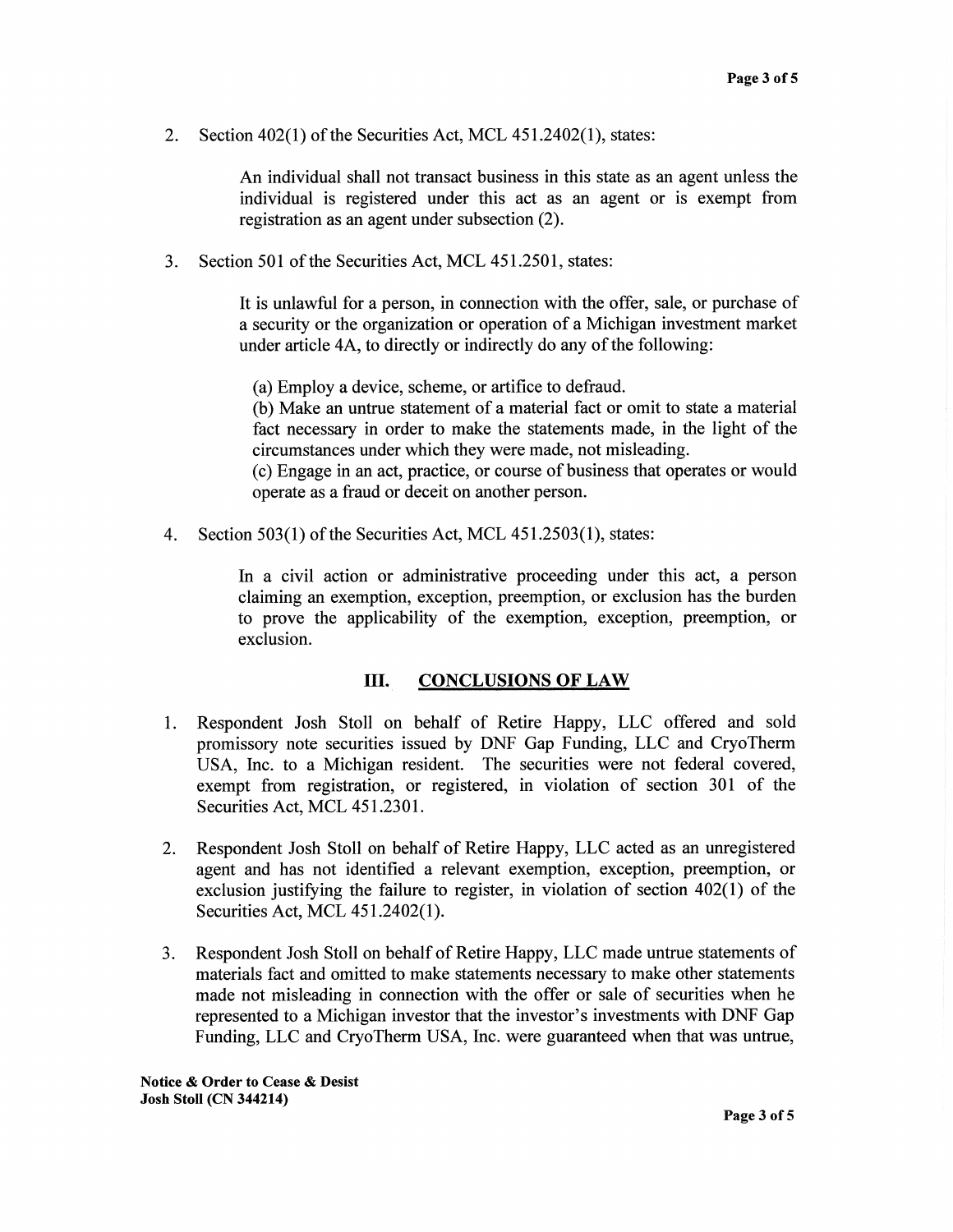and when he stated that the investments were safer than the stock market without stating that the investments may never be repaid. These statements were material, false, and misleading in light of the circumstances under which they were made, in violation of section 501(b) of the Securities Act, MCL 451.2501(b).

# IV. ORDER

IT IS THEREFORE ORDERED, pursuant to section 604 of the Securities Act, MCL 451.2604, that:

- A. Respondent shall immediately CEASE AND DESIST from offering and selling unregistered securities, from acting as an unregistered agent, and from making false and misleading statements in connection with the offer or sale of securities, contrary to the Securities Act.
- B. Pursuant to section 604(2) of the Securities Act, this Notice and Order to Cease and Desist is IMMEDIATELY EFFECTIVE.
- C. In a Final Order, the Administrator intends to impose civil fines of \$60,000.00 against Respondent under MCL 451.2604(4). This Notice and Order to Cease and Desist may become final pursuant to Section VI, below.
- D. Pursuant to section 508 of the Securities Act, MCL 451.2508, a person that willfully violates the Securities Act, or an order issued under the Securities Act, is guilty of a felony punishable by imprisonment for not more than 10 years or a fine of not more than \$500,000.00 for each violation, or both. An individual convicted of violating a rule or order under this act may be fined, but shall not be imprisoned, if the individual did not have knowledge of the rule or order.

### V. NOTICE OF OPPORTUNITY FOR HEARING

Section 604 of the Securities Act, MCL 451.2604, provides that Respondent has 30 days beginning with the first day after the date of service of this Notice and Order to Cease and Desist to submit a written request to the Administrator asking that this matter be scheduled for a hearing. If the Administrator receives a written request in a timely manner, the Administrator shall schedule a hearing within 15 days after receipt of the request. The written request for a hearing must be addressed to:

> Corporations, Securities & Commercial Licensing Bureau Regulatory Compliance Division P.O. Box 30018 Lansing, MI 48909

By email: CSCL-FOIA@Michigan.gov

Notice & Order to Cease & Desist Josh Stoll (CN 344214)